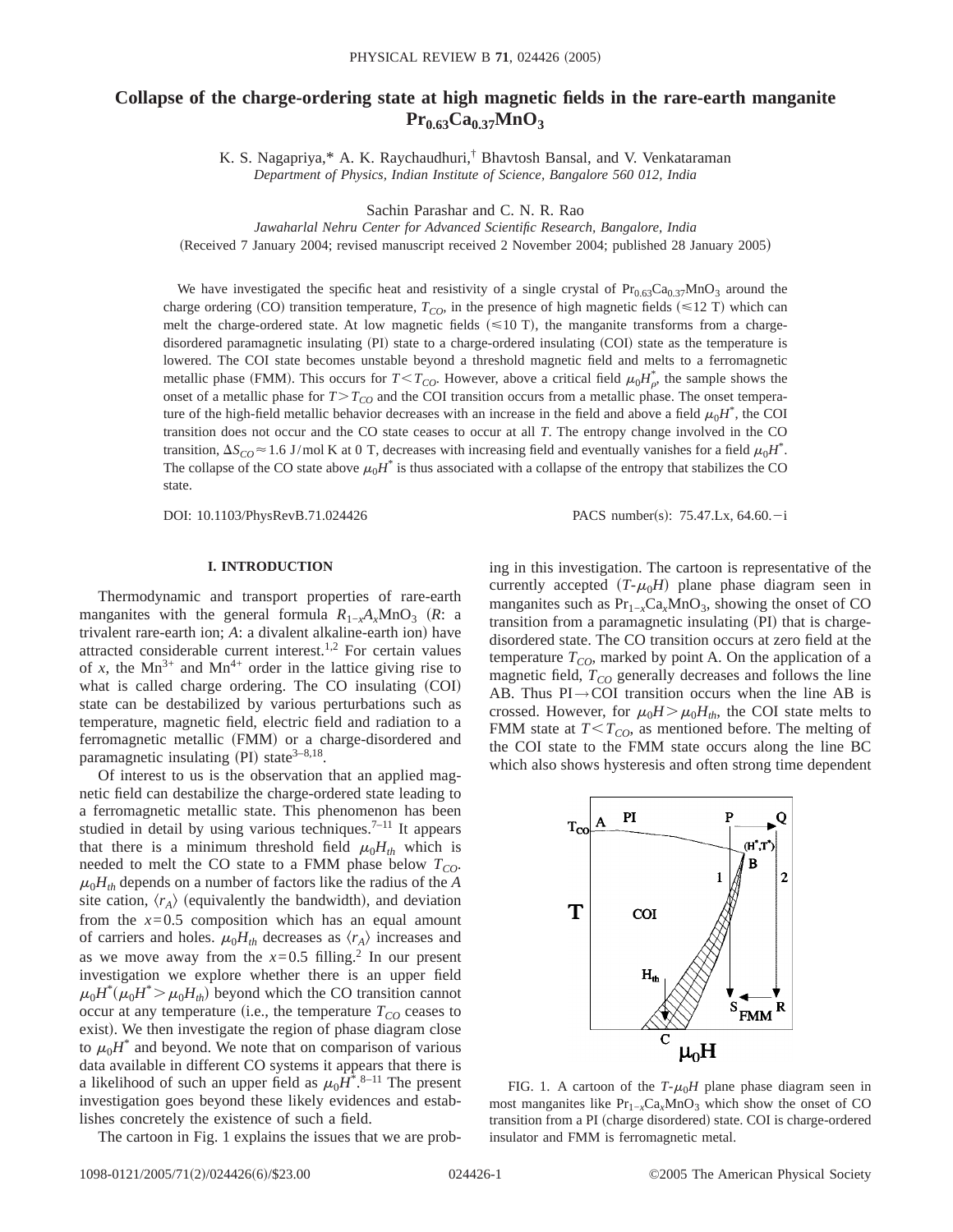behavior.<sup>12</sup> The low temperature COI  $\rightarrow$  FMM transition occurs on crossing line BC. The region bounded by ABC is a region of "mixed phase" where two phases can coexist. The transition across the line AB has a clear thermodynamic signature and is associated with a change in entropy.<sup>13</sup> In the case of Pr<sub>0.63</sub>Ca<sub>0.37</sub>MnO<sub>3</sub> ( $T_{CO} \approx 235$  K), the entropy removed at  $T_{CO}$  at zero magnetic field is  $\approx 1.6$  J/mol K as found from direct measurements of specific heat.<sup>13</sup> A good part of the entropy change is released as latent heat and the transition is believed to be of first order. There is no large thermodynamic signature to the transition across the line CB when the COI melts in a magnetic field, although the existence of hysteresis (marked by hatches) as well as the suddenness of the transition is often interpreted as a first order transition. Whatever be the case, there is very little change in the specific heat as well as entropy across the line BC. The field  $\mu_0 H^*$  refers to the point B where the two lines meet at temperature *T*\* . The above phase diagram though known and well established is presented here to put this investigation in proper perspective.

The present investigation is primarily focused on the region around the point B  $(\mu_0 H^*, T^*)$ . The primary motivation is to explore the following issues.

(1) The  $(\mu_0H-T)$  phase diagram as depicted in Fig. 1 is expected to have more features. This can be illustrated as follows. If we cool down following path 1, we start from a PI phase at point P, cross the boundaries AB and BC and terminate in a FMM phase at point S. But if we follow the path 2  $(PQRS)$ , we can go from P  $(PI phase)$  to S  $(FMM phase)$ without any phase transition or crossover region. This implies that somewhere along path 2 there should be a boundary demarcating two phases or a crossover. This should occur for  $\mu_0 H > \mu_0 H^*$ . We note that this issue has not been raised in previous publications in this field in the context of  $Pr_{0.63}Ca_{0.37}MnO_3$ , although the phase diagram in this field region where the CO transition ceases to exist has been discussed in a related though different system  $Pr<sub>0.75</sub>Na<sub>0.25</sub>MnO<sub>3</sub>$ which we will discuss in appropriate place.

(2) Our previous studies of specific heat at  $\mu_0H=0$  and  $\mu_0H=8$  T have shown that in the transition across the line AB, there is a finite entropy change  $(\Delta S_{CO} \neq 0).^{13}$  However, there is a negligible change in entropy as one crosses the line CB. One would therefore expect that the nature of the transition changes as one goes along the line AB. We explore the evolution of  $\Delta S_{CO}$  as we approach the point B. Does  $\Delta S_{CO}$  $\rightarrow$  0 as the point B is approached?

(3) At fields lower than  $\mu_0 H^*$ , the high temperature PI phase makes a transition to the COI phase at  $T_{CO}$  which eventually melts at an even lower temperature in a magnetic field, giving rise to the FMM phase. Is there a change associated with the PI phase in a high enough magnetic field? This particular aspect has also not been explicitly discussed or observed before although certain past studies show likely signs of such metallic phases.<sup>7</sup>

We investigate the above issues in a single crystal of  $Pr_{0.63}Ca_{0.37}MnO_3$  by using both thermodynamic (specific heat) and transport measurements in a magnetic field up to 12 T. The results of the investigation (discussed in detail in subsequent sections) establish the following.

(1) As we move along the line AB, as  $T \rightarrow T^*$  and  $\mu_0 H$ 

 $\rightarrow \mu_0 H^*$ ,  $\Delta S_{CO} \rightarrow 0$ . Beyond this field, CO does not exist at any temperature. The  $T_{CO}$  itself decreases as H increases. The fact that no CO transition takes place when  $\Delta S \rightarrow 0$ means that there is an essential role of entropy in stabilizing the CO state.

(2) In the temperature range [260 K $>T>T_{CO}(H)$ ], the PI phase crosses over to a metallic phase for a certain magnetic field. We designate this regime as a metallic regime  $(M)$ . In this field and temperature regime, the CO transition occurs from a metallic phase, instead of a insulating phase. This gives us a new line of crossover in the  $(T-\mu_0H)$  phase diagram. Above 260 K the resistivity reaches a rather field insensitive region.

(3) For fields  $\mu_0 H > \mu_0 H^*$  (which is the limit of stability of CO transition) there appears to be the presence of a crossover region (or phase transition) within the metallic phase as it is cooled where long range ferromagnetic order sets in (FMM) at  $T \approx 220$  K.

To our knowledge, the studies reported by us are new and they make the qualitative phase diagram in Fig. 1 richer and more complete, particularly in the high field region.

## **II. EXPERIMENTAL TECHNIQUES**

#### **A. Sample**

The sample we have chosen for the present investigation  $Pr_{0.63}Ca_{0.37}MnO_3$  is a well characterized single crystal, with a well-defined CO transition at  $T_{CO} \approx 235$  K. The crystal has been grown by float-zone technique using a mirrorfurnace. This material has been extensively investigated by us. Previously reported<sup>13</sup> specific heat measurements on this sample from our group showed that the CO transition was most likely first order in nature and the entropy change involved in the transition had been calculated. We note that in the pastinvestigation from our group<sup>13</sup> the measurements were not done to high enough magnetic field so that one can reach the region  $(T^*, H^*)$  and beyond. As a result observations made in the present paper could not be made. In particular we couldnot observe  $\Delta S \rightarrow 0$ . Also no concrete connection to transport studies at high fields had been established.

#### **B. Measurement of specific heat in magnetic field**

The specific heat was measured using the technique of continuous cooling calorimetry.14 This is distinct from our studies in Ref. 13 where data were taken by adiabatic calorimetry. The temperature range in which the calorimeter operates is from  $100-400$  K (this is the temperature range in which the transitions occur). The specific heat in this temperature region was measured in a field up to 10 T. The calorimeter can measure heat capacity of very small samples  $(mass \sim mg)$ . The addenda heat capacity is  $\leq 20$  mJ/K at room temperature.

In this method, the sample temperature is recorded as a function of time as the sample (warmed up to a predetermined temperature by a heater) cools continuously, losing heat to the base through a heat link whose characteristics are experimentally determined. The cooling curve is determined by the equation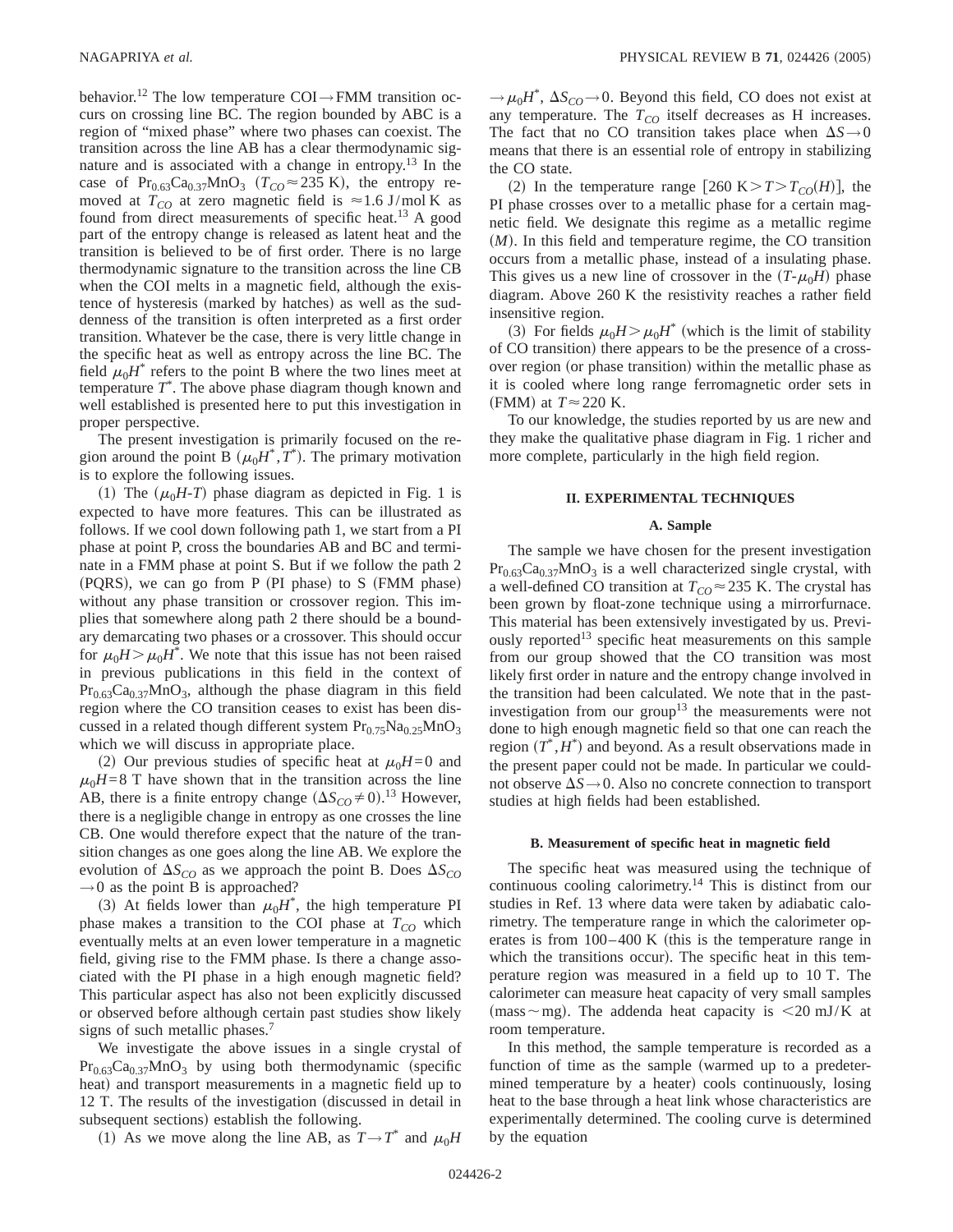

FIG. 2. Waterfall plot of specific heat as a function of temperature at various magnetic fields. Note that the data are offset for clarity. Inset: Specific heat as a function of temperature for zero field over an extended temperature range. Note the  $T_{CO}$  at  $\approx$  235 K and  $T_N$  at  $\approx$  165 K.

$$
C(T)\frac{dT}{dt}(T) = -P_{leak}(T),\tag{1}
$$

where  $P_{leak}(T)$  is the power leaked to the bath  $[P_{leak}(T)]$  is experimentally determined and has both the conduction and radiation contributions]. A platinum film on the substrate works as both a heater and thermometer. The specific heat and latent heat at a transition are deduced from the cooling curve—by determining  $dT/dt(T)$  and the thermal link characteristics. The data obtained by this method matches with that obtained by Ref. 13 which was taken by adiabatic calorimetry which acquires data during heating. There are some differences in the transition region that we discuss. This difference shows up in the transition region as a small change in the width of the transition as well as height of the heat capacity peak. This of course depends on the rate at which temperature changes in this region. However, this does not have much effect when we integrate the excess heat capacity at transition to find entropy. The uncertainty in entropy due to the experimental contributions are limited to within 10%.

#### **C. Measurement of resistivity in steady and pulsed magnetic fields**

We measured the resistivity using a standard four probe method. For making the contacts, four gold contact pads were evaporated on the sample and the contacts to the sample were subsequently made by soldering 40  $\mu$ m copper wires using Ag—In solder. Most of the MR data were taken by a superconducting solenoid producing steady field up to 12 T. For comparison, we have also used a pulsed magnet to make the resistivity measurements. The pulsed field with  $\mu_0 H_{peak} = 14$  T has a fall time 20 msec. The data acquisition was done with a 12 bit 20 MHz card. In case of the superconducting magnet the data were taken by fixing the field and varying the temperature. In case of the pulsed magnet it was field scans at fixed temperatures. Since we are in a regime where there is no noticeable hysteresis effects both the methods should lead to the same result provided the field and temperature calibration has the same traceability. We find that the data taken by the steady field and the pulsed field are close within experimental uncertainty. In the results presented we do not distinguish the data taken by the two methods and present them together.

#### **III. RESULTS**

The results are presented in three subsections. In the first subsection, we discuss the specific heat as a function of temperature at different magnetic fields. The second subsection contains results of the entropy changes at the CO transition at different fields. Finally, we present the results obtained from resistance measurements at different fields and temperatures.

## **A. Specific heat as a function of temperature and magnetic field**

A waterfall plot of specific heat as a function of temperature at different magnetic fields is shown in Fig. 2 (The data are offset for clarity). In zero field, the sample shows a first order CO transition at  $T_{CO} = 235$  K and a small step at  $\approx$  165 K which is the Néel temperature  $T_N$ . The zero field specific heat data are shown as inset in Fig. 2 for an extended



FIG. 3. (a)  $T_{CO}$  as a function of applied magnetic field. (b) Change in entropy at the CO transition as a function of field.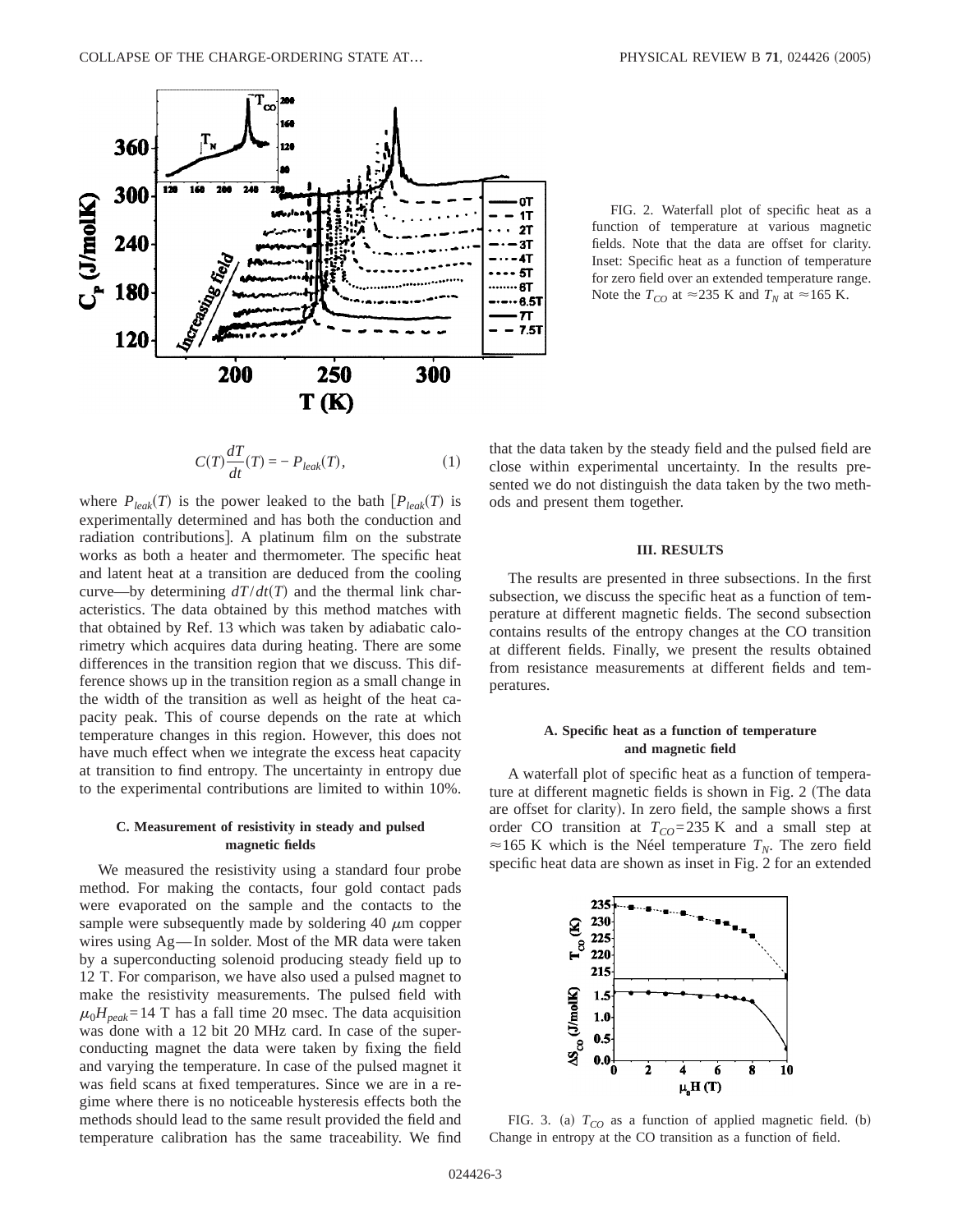

FIG. 4. *Sexc* as a function of temperature for fields of 0 T and 6 T.

temperature scale. In the specific heat data with increasing magnetic field, the  $T_{CO}$  shifts to lower temperatures. A plot of  $T_{CO}$  as a function of the field is shown in Fig. 3. We see that a field of 10 T shifts the  $T_{CO}$  by as much as 20 K. It can be seen from Fig. 3 that there are two regions. For  $\mu_0H < 6$  T, the change in  $T_{CO}$  is gradual while for  $\mu_0H > 6$  T, it is rather rapid. Close to 10 T we see the transition as just a sharp line and essentially no width as limited by the experimental setup. We show below that with increasing field, we ultimately reach a point where the entropy change at  $T_{CO}$  vanishes.

## **B.** Entropy change at  $T_{CO}$

It has been established by calorimetric investigations that there is a change in entropy  $\Delta S_{CO}$  at the charge ordering transition. In zero field,  $\Delta S_{CO} \approx 1.6 \text{ J/mol K}^{13}$  The earlier data were obtained by conventional adiabatic calorimetry wherein the data are taken while heating while the present data were taken by continuous cooling calorimetry wherein the data are taken during cooling. Comparing the peak height or width taken by these two completely different methods may be difficult as there is an inherent error present in determining the peak width in first order transitions. What can

be compared is the entropy change at the transition  $\Delta S_{CO}$  as this is the area under the peak in specific heat divided by the temperature. This  $\Delta S_{CO}$  for both data match to within experimental uncertainties. For calculating the entropy change during the CO transition, a background lattice contribution has to be first subtracted out from the specific heat data. We define  $C_{exc} = C - C_{lattice}$ . For estimation of  $C_{lattice}$  we employ the procedure described in detail in Ref. 13. The entropy change is calculated by numerically integrating  $C_{exc}/T$  as  $S_{exc} = \int_{200}^{T} (C_{exc}/T) dT$ . The lower limit of integration (200 K) is so chosen that  $C_{exc} \cong 0$  for all  $\mu_0H$  at this temperature. Figure 4 shows the  $S_{exc}$  as a function of temperature near  $T_{CO}$ . To obtain the change in entropy  $\Delta S_{CO}$  at the transition we linearly extrapolate the values of *Sexc* above and below the transition and find the difference in the extrapolated values at the transition. By this procedure we obtain a  $\Delta S_{CO}$  of  $\approx$  1.6 J/mol K at 0 T. (Note that this procedure does introduce uncertainty in the absolute value of  $\Delta S_{CO}$  which we estimate  $\simeq$  10%).

A plot of the calculated  $\Delta S_{CO}$  as a function of field is shown in Fig. 3. The decrease in  $\Delta S_{CO}$  is small up to a field of 6 T. Above this, the fall is very rapid. The important fact that we have established is that  $\Delta S_{CO}$   $\rightarrow$  0 as the field is increased. From our calorimetry data, we could clearly identify the point B as  $T^* \approx 215$  K,  $\mu_0 H^* \approx 10.5$  T where  $\Delta S_{CO} \approx 0$ . Our transport measurements showed that at  $\mu_0 H^*$  the CO transition ceases to exist.

As pointed out earlier, no marked signature except a small feature is observable at low *T* as we cross the line CB. This becomes weaker as  $\mu_0H$  increases. Thus vanishing of  $\Delta S_{CO}$ as we move along the line AB is compatible with the fact that the two lines of transition meet at the point B where  $\Delta S_{CO} \approx 0$ . We point out that vanishing of the entropy  $\Delta S_{CO}$  at a certain field is a new observation and we explain below that it is linked to the stability of the CO state.



FIG. 5. Resistivity as a function of temperature for a few representative fields. Inset shows resistivity as a function of field at different temperatures.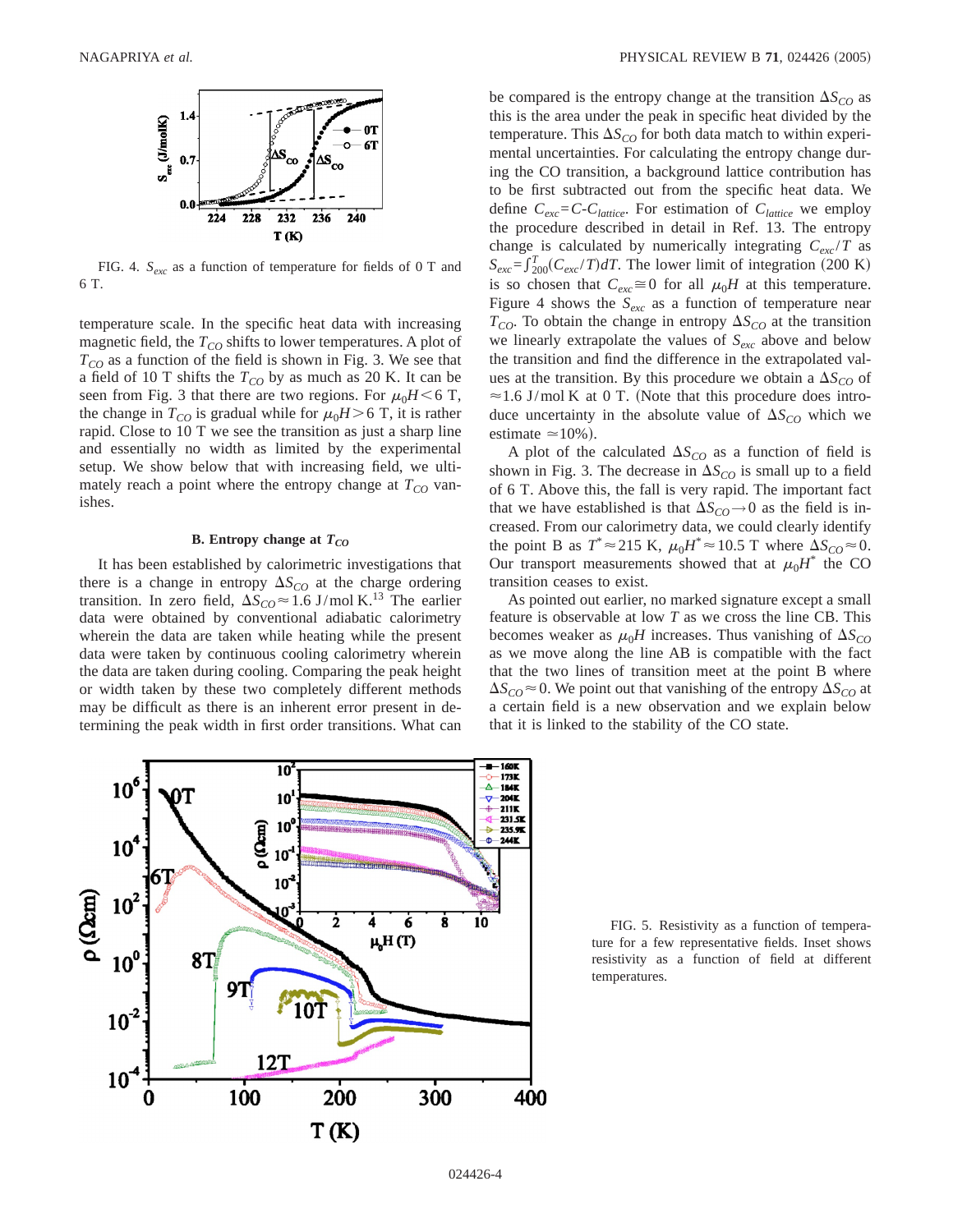

FIG. 6.  $T-\mu_0H$  plane phase diagram of  $Pr_{0.63}Ca_{0.37}MnO_3$  combining the results of the present investigation and the existing phase diagram (solid line).  $M$  is metallic phase.

### C. Resistivity and metal-insulator transition close to  $T_{CO}$ **at high fields**

In this subsection, we present the results of the resistivity  $(\rho)$  measurements. The important observation that we make is that close to  $T_{CO}$  ( $T>T_{CO}$ ), the magnetic field induces a metallic behavior  $(d\rho/dT>0)$  for  $\mu_0H$  greater than a certain field  $\mu_0 H^*_{\rho} \approx 8.7$  T. For  $\mu_0 H \le \mu_0 H^*_{\rho} \le \mu_0 H^*$ , the CO transition occurs although it is from a metallic phase. This occurs over a narrow range of field and temperature. For  $\mu_0 H > \mu_0 H^*$ , we find that there is a transition or crossover to a metallic state and there is no signature of formation of an insulating state in resistivity. This establishes a close link between the calorimetry and transport data.

In Fig. 5 we show the  $\rho$  vs *T* plot at a few representative fields. The inset shows  $\rho$  vs  $\mu_0H$  at different temperatures close to  $T_{CO}$ . One can clearly see a strong negative magnetoresistance at high fields. For  $T < 235$  K, the change in  $\rho$  in a magnetic field is rather sharp. In this region  $T < T_{CO}$ , and the drop in  $\rho$  is melting of CO state to FMM state. It can also be seen that for fields  $\mu_0H \geq 9$  T there is a temperature range where the resistivity is much like a metallic sample with  $d\rho/dT$  > 0. This crossover to a metallic behavior at high fields can be seen in Fig. 5. In the temperature regime *T*  $>T_{CO}$  at low magnetic fields,  $\rho$  has a negative temperature coefficient of resistivity  $d\rho/dT < 0$  which is characteristic of an insulator. As the magnetic field is increased, there is a gradual change in slope of  $\rho$  vs  $T$  curve. Beyond a field of  $\mu_0 H^*_{\rho} = 8.7$  T,  $\rho$  develops a positive temperature coefficient of resistivity for *T* close to  $T_{CO}$ . As it is cooled below  $T_{CO}$ , the CO transition takes place and  $d\rho/dT$  changes sign. The occurance of the metallic state for field  $\mu_0 H_\rho^*$  may have its stability only over a limited temperature range. This is because for  $T > 260$  K  $d\rho/dT$  gradually decreases and the resistivity becomes insensitive to field. It may be that at higher temperature  $\rho$  joins a commom curve with rather small  $d\rho/dT$ . (Due to technical difficulties with the cryogen free magnet we cannot reach a temperature much higher than 270–275 K with a field of 12 T. This prevented us from making a definitive statement at high field and high temperature region.) However, it is clear from the data (Fig.  $5$ ) that in this field regime the COI transition takes place on cooling

from a metallic state, unlike the CO transition at lower field where it takes place from an insulating phase. In this context it is interesting to recall that in the manganite system like  $Nd<sub>0.5</sub>Sr<sub>0.5</sub>MnO<sub>3</sub>$ , which has a somewhat larger bandwidth,<sup>2</sup> the transition to COI state occurs from a metallic ferromagnetic state. In manganites with lower bandwidth the transition to COI state is always from an insulating state that is charge disordered.

To summarize, we find that the application of high magnetic fields causes significant changes in the material, particularly at  $T \approx T_{CO}$ . This is in addition to the field induced suppression of CO at lower temperatures. A combination of the transport and the calorimetric measurements show that the COI state which is the ground state in zero field is thermodynamically unstable for  $\mu_0H > \mu_0H^*$  and ceases to exist. For  $\mu_0 H > \mu_0 H^*$  the COI state does not form at any *T*. There is a range of field 8.7 T  $\leq \mu_0 H \leq 10.5$  T where  $d\rho/dT > 0$ for  $T>T_{CO}$  so that the COI transition occurs from a metallic  $(M)$  phase. At higher field and low temperature this metallic phase becomes ferromagnetic although at higher  $(T>260 \text{ K})$  the field induced metallic phase appears to give way to an insulating state.

#### **IV. DISCUSSION**

In Fig. 6 we present the results of our experimental investigations in the form of a phase diagram. In the same figure, we show the phase diagram constructed from data of previous experiments by solid lines. The present experiments identify the new phases or crossover curves. There are a number of issues in the phase diagram that need attention that have not been discussed before.<sup>15</sup>

As noted in our earlier publications, $13$  as we cross the line  $BC$  (see Fig. 1) there is a small thermodynamic signature of the transition with a heat release of  $\approx$  10 J/mol. This is much smaller than the  $\Delta S_{CO}$  observed at the CO transition as we cross the line AB. The vanishing of  $\Delta S_{CO}$  at the point B is thus internally consistent. The COI and FMM phases separated by the line BC are expected to be close energetically (similar heat capacity), and they also have similar entropy. The high-temperature charge disordered insulating phase (PI) has a higher entropy that gets released as  $\Delta S_{CO}$  as we cross AB. Vanishing of  $\Delta S_{CO}$  as the point B is approached implies that the three phases (PI, FMM, and COI) have the same entropy at point B. It appears that the first order transition across AB ceases at B. This also makes the point B a special point in the phase diagram.

For  $\mu_0 H > \mu_0 H^*$ , the COI state ceases to exist. The COI phase, due to charge (and possibly orbital) ordering has a lower entropy in fields up to  $\mu_0 H \leq \mu_0 H^*$ . The release of entropy at  $T_{CO}$  stabilizes this phase. The magnetic field destabilizes this state making  $\Delta S_{CO} \rightarrow 0$  as  $\mu_0 H \rightarrow \mu_0 H^*$ . In manganites with relatively broader bandwidths as in La<sub>1−*x*</sub>Sr<sub>*x*</sub>MnO<sub>3</sub> ( $x \approx 0.3-0.5$ ), one finds such a PMM phase above  $T_c$  at zero field.<sup>2</sup> For most manganites, with smaller bandwidths as in  $La_{1-x}Ca_xMnO_3$  and  $Pr_{1-x}Ca_xMnO_3$ , the high-temperature phase is an insulating phase. The observation of a field induced crossover to a metallic phase  $(d\rho/dT>0)$  although in a narrow temperature range